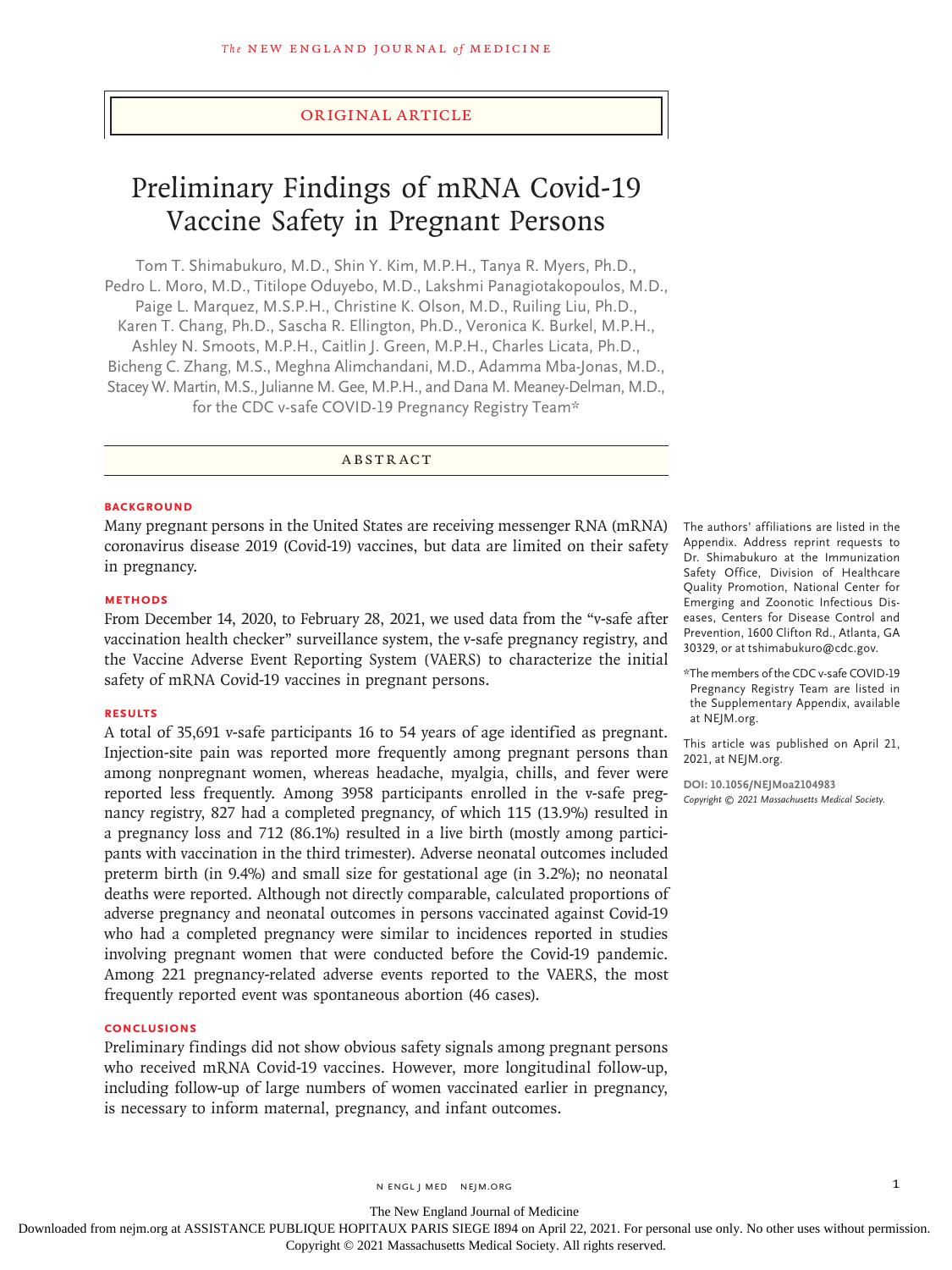THE FIRST CORONAVIRUS DISEASE 2019 (Covid-19) vaccines available in the United States were messenger RNA (mRNA) vaccines: BNT162b2 (Pfizer–BioNTech) and mRNA-1273 (Moderna). In December 2020, the vaccines were granted Emergency Use Authorization (EUA) by the Food and Drug Administration (FDA) as a two-dose series, 3 weeks apart for Pfizer–BioNTech and 1 month apart for Moderna, and were recommended for use by the Advisory Committee on Immunization Practices (ACIP).<sup>1-4</sup> Pregnant persons were excluded from preauthorization clinical trials, and only limited human data on safety during pregnancy were available at the time of authorization. However, pregnant persons with Covid-19 are at increased risk for severe illness (e.g., resulting in admission to an intensive care unit, extracorporeal membrane oxygenation, or mechanical ventilation) and death, as compared with nonpregnant persons of reproductive age.<sup>5</sup> Furthermore, pregnant persons with Covid-19 might be at increased risk for adverse pregnancy outcomes, such as preterm birth, as compared with pregnant persons without Covid-19.6 The Centers for Disease Control and Prevention (CDC) and ACIP, in collaboration with the American College of Obstetricians and Gynecologists and the American Academy of Pediatrics, have issued guidance indicating that Covid-19 vaccines should not be withheld from pregnant persons.<sup>7-9</sup>

Postauthorization monitoring in pregnant persons is necessary to characterize the safety of these new Covid-19 vaccines, which use mRNA, lipid nanoparticles, and state-of-the-art manufacturing processes. Furthermore, establishing their safety profiles is critical to inform recommendations on maternal vaccination against Covid-19. We report preliminary findings of mRNA Covid-19 vaccine safety in pregnant persons from three U.S. vaccine safety monitoring systems: the "v-safe after vaccination health checker" surveillance system, $10$  the v-safe pregnancy registry,<sup>11</sup> and the Vaccine Adverse Event Reporting System (VAERS).12

#### Methods

## **Monitoring Systems and Covered Populations**

*V-safe Surveillance System and Pregnancy Registry*

V-safe is a new CDC smartphone-based activesurveillance system developed for the Covid-19 vaccination program; enrollment is voluntary.

V-safe sends text messages to participants with weblinks to online surveys that assess for adverse reactions and health status during a postvaccination follow-up period. Follow-up continues 12 months after the final dose of a Covid-19 vaccine. During the first week after vaccination with any dose of a Covid-19 vaccine, participants are prompted to report local and systemic signs and symptoms during daily surveys and rank them as mild, moderate, or severe; surveys at all time points assess for events of adverse health effects. If participants indicate that they required medical care at any time point, they are asked to complete a report to the VAERS through active telephone outreach.

To identify persons who received one or both Covid-19 vaccine doses while pregnant or who became pregnant after Covid-19 vaccination, v-safe surveys include pregnancy questions for persons who do not report their sex as male. Persons who identify as pregnant are then contacted by telephone and, if they meet inclusion criteria, are offered enrollment in the v-safe pregnancy registry. Eligible persons are those who received vaccination during pregnancy or in the periconception period (30 days before the last menstrual period through 14 days after) and are 18 years of age or older. For persons who choose to enroll, the pregnancy registry telephone-based survey collects detailed information about the participant, including medical and obstetric history, pregnancy complications, birth outcomes, and contact information for obstetric and pediatric health care providers to obtain medical records; infants are followed through the first 3 months of life. Details about v-safe and v-safe pregnancy registry methods have been published previously.<sup>10,11</sup>

#### *VAERS*

The VAERS is a national spontaneous-reporting (passive-surveillance) system established in 1990 that is administered by the CDC and the FDA.12 Anyone can submit a report to the VAERS. Health care providers are required to report certain adverse events after vaccination, including pregnancy-related complications resulting in hospitalization and congenital anomalies, under the conditions of the EUAs for Covid-19 vaccines $1,2$ ; the CDC encourages reporting of any clinically significant maternal and infant adverse events. Signs and symptoms of adverse events are coded with the use of the *Medical Dictionary for Regulatory* 

2 N ENGL J MED NEJM.ORG

The New England Journal of Medicine

Downloaded from nejm.org at ASSISTANCE PUBLIQUE HOPITAUX PARIS SIEGE I894 on April 22, 2021. For personal use only. No other uses without permission.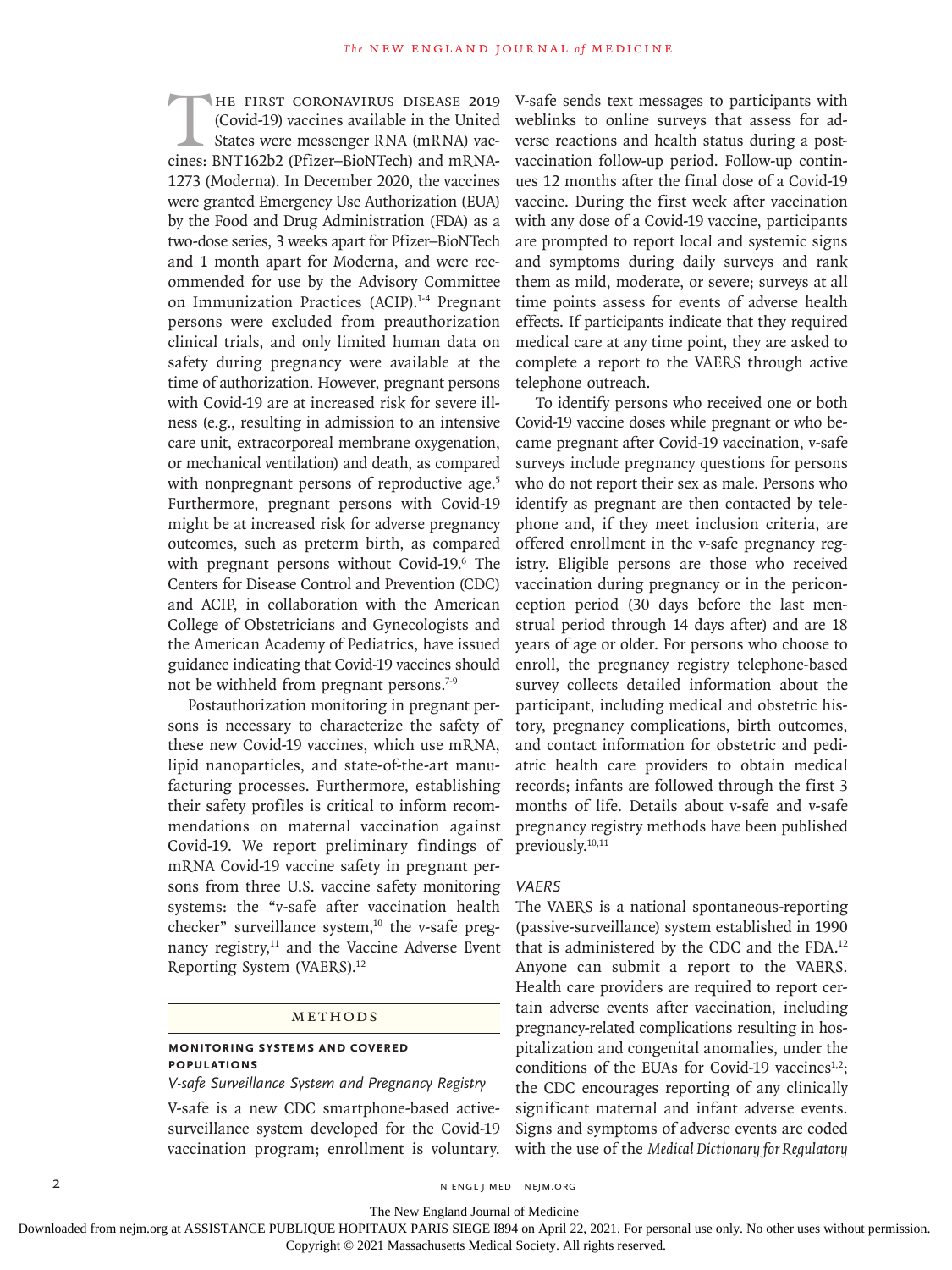Activities (MedDRA), version 23.1.<sup>13</sup> We used a pregnancy-status question in the VAERS form and a MedDRA code and text-string search to identify reports involving vaccination in pregnant persons.14

## **Outcomes**

V-safe outcomes included participant-reported local and systemic reactogenicity to the BNT162b2 (Pfizer–BioNTech) vaccine and the mRNA-1273 (Moderna) vaccine on the day after vaccination among all pregnant persons 16 to 54 years of age and among nonpregnant women 16 to 54 years of age as a comparator. For analysis of pregnancy outcomes in the v-safe pregnancy registry, data were restricted to completed pregnancies (i.e., live-born infant, spontaneous abortion, induced abortion, or stillbirth). Participant-reported pregnancy outcomes included pregnancy loss (spontaneous abortion and stillbirth) and neonatal outcomes (preterm birth, congenital anomalies, small size for gestational age, and neonatal death) (Table S1 in the Supplementary Appendix, available with the full text of this article at NEJM.org). In the VAERS, outcomes included non–pregnancy-specific adverse events and pregnancy- and neonatal-specific adverse events.

# **Statistical Analysis**

Demographic information and pregnancy characteristics are described for both v-safe and VAERS participants. Descriptive analyses were performed with the use of v-safe survey data for persons who identified as pregnant through February 28, 2021 (35,691 persons); persons enrolled in the v-safe pregnancy registry who were vaccinated through February 28, 2021 (3958 persons); and VAERS reports involving pregnant women received through February 28, 2021 (221 persons). Local and systemic reactogenicity was compared between persons who identified as pregnant and nonpregnant women. Descriptive analyses were conducted with the use of SAS software, version 9.4 (SAS Institute). All activities were reviewed by the CDC and were conducted in accordance with applicable federal law and CDC policy.

#### **RESULTS**

## **V-safe Surveillance: Local and Systemic Reactogenicity in Pregnant Persons**

From December 14, 2020, to February 28, 2021, a total of 35,691 v-safe participants identified as pregnant. Age distributions were similar among the participants who received the Pfizer–BioNTech vaccine and those who received the Moderna vaccine, with the majority of the participants being 25 to 34 years of age (61.9% and 60.6% for each vaccine, respectively) and non-Hispanic White (76.2% and 75.4%, respectively); most participants (85.8% and 87.4%, respectively) reported being pregnant at the time of vaccination (Table 1). Solicited reports of injection-site pain, fatigue, headache, and myalgia were the most frequent local and systemic reactions after either dose for both vaccines (Table 2) and were reported more frequently after dose 2 for both vaccines. Participant-measured temperature at or above 38°C was reported by less than 1% of the participants on day 1 after dose 1 and by 8.0% after dose 2 for both vaccines.

These patterns of reporting, with respect to both most frequently reported solicited reactions and the higher reporting of reactogenicity after dose 2, were similar to patterns observed among nonpregnant women (Fig. 1). Small differences in reporting frequency between pregnant persons and nonpregnant women were observed for specific reactions (injection-site pain was reported more frequently among pregnant persons, and other systemic reactions were reported more frequently among nonpregnant women), but the overall reactogenicity profile was similar. Pregnant persons did not report having severe reactions more frequently than nonpregnant women, except for nausea and vomiting, which were reported slightly more frequently only after dose 2 (Table S3).

## **V-safe Pregnancy Registry: Pregnancy Outcomes and Neonatal Outcomes**

As of March 30, 2021, the v-safe pregnancy registry call center attempted to contact 5230 persons who were vaccinated through February 28, 2021, and who identified during a v-safe survey as pregnant at or shortly after Covid-19 vaccination. Of these, 912 were unreachable, 86 declined to participate, and 274 did not meet inclusion criteria (e.g., were never pregnant, were pregnant but received vaccination more than 30 days before the last menstrual period, or did not provide enough information to determine eligibility). The registry enrolled 3958 participants with vaccination from December 14, 2020, to February 28, 2021, of whom 3719 (94.0%) identified as health care personnel. Among enrolled

The New England Journal of Medicine

Downloaded from nejm.org at ASSISTANCE PUBLIQUE HOPITAUX PARIS SIEGE I894 on April 22, 2021. For personal use only. No other uses without permission. Copyright © 2021 Massachusetts Medical Society. All rights reserved.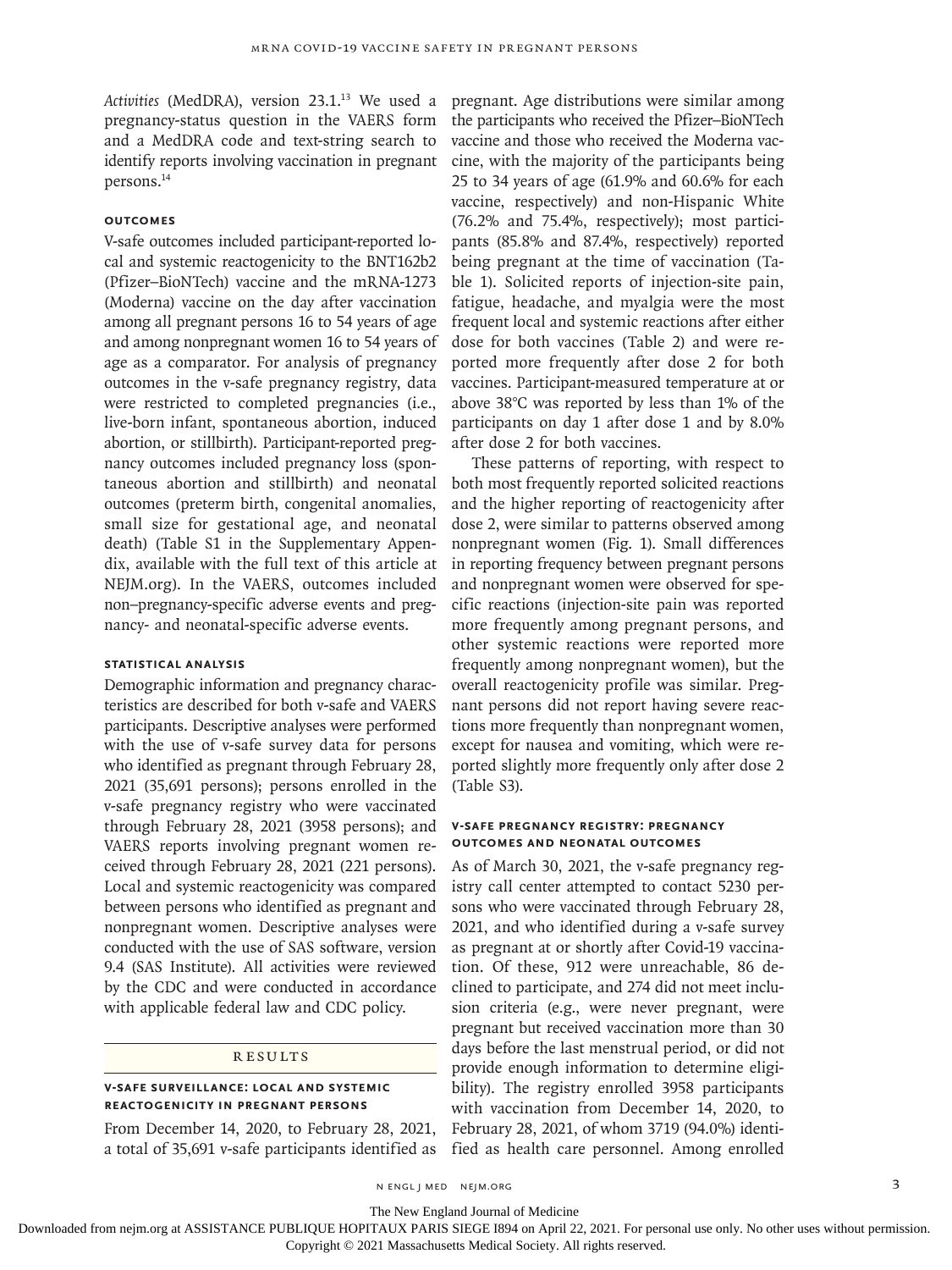| Table 1. Characteristics of Persons Who Identified as Pregnant in the V-safe Surveillance System and Received<br>an mRNA Covid-19 Vaccine.* |                            |                    |               |  |
|---------------------------------------------------------------------------------------------------------------------------------------------|----------------------------|--------------------|---------------|--|
| Characteristic                                                                                                                              | Pfizer-BioNTech<br>Vaccine | Moderna<br>Vaccine | Total         |  |
|                                                                                                                                             |                            | number (percent)   |               |  |
| Total                                                                                                                                       | 19,252 (53.9)              | 16,439(46.1)       | 35,691 (100)  |  |
| Age at first vaccine dose                                                                                                                   |                            |                    |               |  |
| $16-19$ yr                                                                                                                                  | 23(0.1)                    | 36(0.2)            | 59 $(0.2)$    |  |
| 20-24 yr                                                                                                                                    | 469 (2.4)                  | 525(3.2)           | 994 (2.8)     |  |
| $25 - 34$ yr                                                                                                                                | 11,913 (61.9)              | 9,960(60.6)        | 21,873 (61.3) |  |
| $35 - 44$ yr                                                                                                                                | 6,002(31.2)                | 5,011(30.5)        | 11,013 (30.9) |  |
| $45 - 54$ yr                                                                                                                                | 845(4.4)                   | 907(5.5)           | 1,752(4.9)    |  |
| Pregnancy status                                                                                                                            |                            |                    |               |  |
| Pregnant at time of vaccination                                                                                                             | 16,522 (85.8)              | 14,365 (87.4)      | 30,887 (86.5) |  |
| Positive pregnancy test after vaccination                                                                                                   | 2,730 (14.2)               | 2,074 (12.6)       | 4,804 (13.5)  |  |
| Race and ethnic group+                                                                                                                      |                            |                    |               |  |
| Participants with available data                                                                                                            | 14,320                     | 13,232             | 27,552        |  |
| Non-Hispanic White                                                                                                                          | 10,915 (76.2)              | 9,982 (75.4)       | 20,897 (75.8) |  |
| Hispanic                                                                                                                                    | 1,289(9.0)                 | 1,364(10.3)        | 2,653(9.6)    |  |
| Non-Hispanic Asian                                                                                                                          | 972(6.8)                   | 762 (5.8)          | 1,734(6.3)    |  |
| Non-Hispanic Black                                                                                                                          | 371 (2.6)                  | 338 (2.6)          | 709 (2.6)     |  |
| Non-Hispanic multiple races                                                                                                                 | 315(2.2)                   | 292(2.2)           | 607(2.2)      |  |
| Non-Hispanic other race                                                                                                                     | 76 (0.5)                   | 56 (0.4)           | 132(0.5)      |  |
| Non-Hispanic American Indian or Alaska Native                                                                                               | 40(0.3)                    | 54(0.4)            | 94(0.3)       |  |
| Non-Hispanic Native Hawaiian or other Pacific Islander                                                                                      | 33(0.2)                    | 31(0.2)            | 64 (0.2)      |  |
| Unknown race or unknown ethnic group                                                                                                        | 309(2.2)                   | 353(2.7)           | 662(2.4)      |  |

\* Shown are the characteristics of v-safe participants 16 to 54 years of age who identified as pregnant and who received a messenger RNA (mRNA) coronavirus disease 2019 (Covid-19) vaccine — BNT162b2 (Pfizer–BioNTech) or mRNA-1273 (Moderna) — from December 14, 2020, to February 28, 2021. Percentages may not total 100 because of rounding. † Race and ethnic group were reported by the participants. Questions about race and ethnic group were added to v-safe af-

ter launch of the platform; not all pregnancies had recorded race and ethnic group at the time of data analysis. Therefore, data on race and ethnic group were missing for 22.8% of the total number of participants who identified as pregnant (4932 participants receiving the Pfizer–BioNTech vaccine and 3207 receiving the Moderna vaccine).

participants, most were 25 to 44 years of age (98.8%), non-Hispanic White (79.0%), and, at the time of interview, did not report a Covid-19 diagnosis during pregnancy (97.6%) (Table 3). Receipt of a first dose of vaccine meeting registryeligibility criteria was reported by 92 participants (2.3%) during the periconception period, by 1132 (28.6%) in the first trimester of pregnancy, by 1714 (43.3%) in the second trimester, and by 1019 (25.7%) in the third trimester (1 participant was missing information to determine the timing of vaccination) (Table 3). Among 1040 participants (91.9%) who received a vaccine in the first trimester and 1700 (99.2%) who received a vaccine in the second trimester, initial vaccine dose in the third trimester. Adverse out-

data had been collected and follow-up scheduled at designated time points approximately 10 to 12 weeks apart; limited follow-up calls had been made at the time of this analysis.

Among 827 participants who had a completed pregnancy, the pregnancy resulted in a live birth in 712 (86.1%), in a spontaneous abortion in 104  $(12.6\%)$ , in stillbirth in 1  $(0.1\%)$ , and in other outcomes (induced abortion and ectopic pregnancy) in 10 (1.2%). A total of 96 of 104 spontaneous abortions (92.3%) occurred before 13 weeks of gestation (Table 4), and 700 of 712 pregnancies that resulted in a live birth (98.3%) were among persons who received their first eligible

4 n engl j med nejm.org nejm.org neighborhood in the negative media in the negative media in the negative media in the negative media in the negative media in the negative media in the negative media in the negative media

The New England Journal of Medicine

Downloaded from nejm.org at ASSISTANCE PUBLIQUE HOPITAUX PARIS SIEGE I894 on April 22, 2021. For personal use only. No other uses without permission.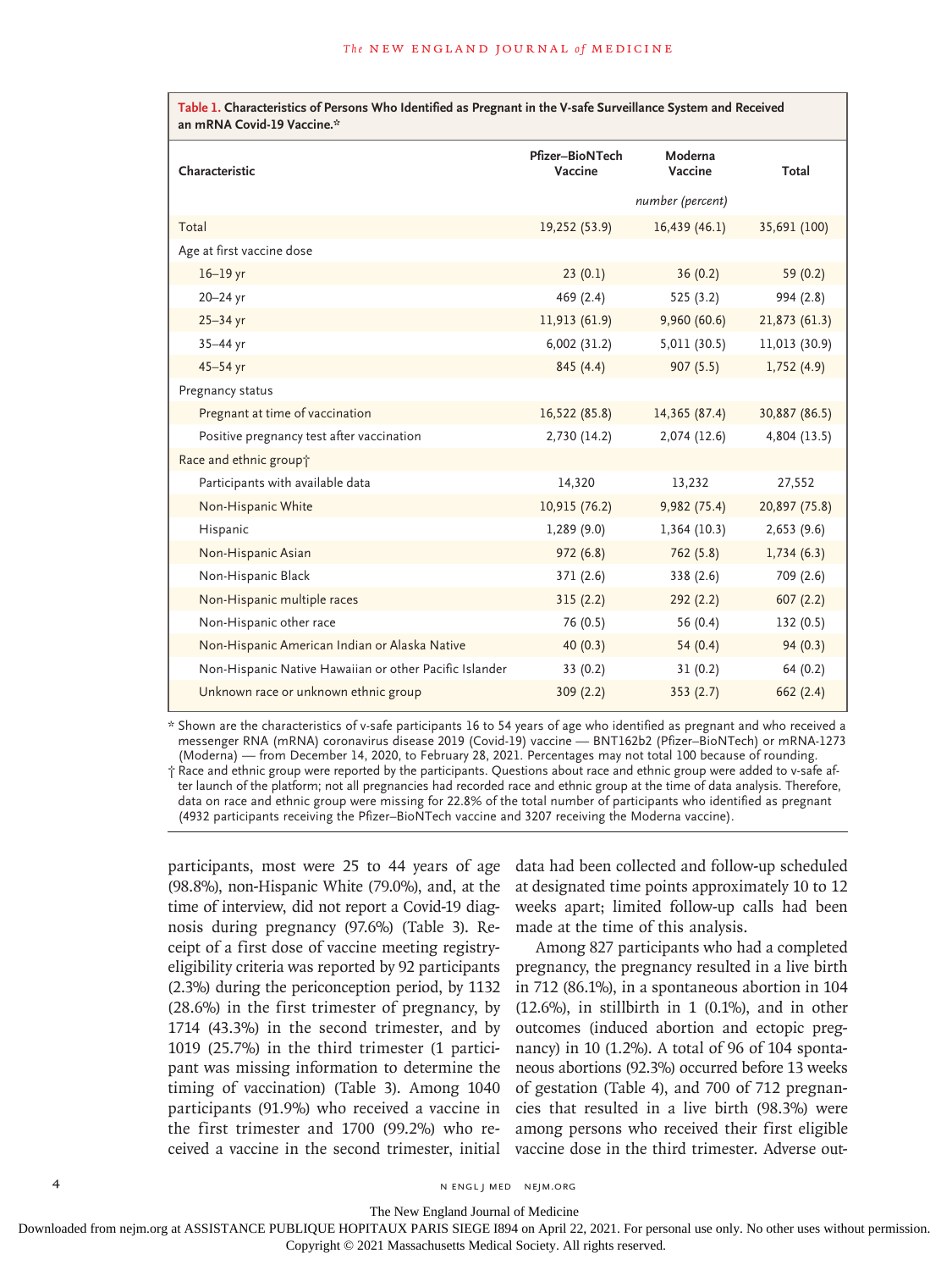| Table 2. Frequency of Local and Systemic Reactions Reported on the Day after mRNA Covid-19 Vaccination in Pregnant Persons.* |                                |                        |                        |                        |                          |                           |
|------------------------------------------------------------------------------------------------------------------------------|--------------------------------|------------------------|------------------------|------------------------|--------------------------|---------------------------|
| <b>Reported Reaction</b>                                                                                                     | <b>Pfizer-BioNTech Vaccine</b> |                        | Moderna Vaccine        |                        | Total                    |                           |
|                                                                                                                              | Dose 1<br>$(N = 9052)$         | Dose 2<br>$(N = 6638)$ | Dose 1<br>$(N = 7930)$ | Dose 2<br>$(N = 5635)$ | Dose 1<br>$(N = 16,982)$ | Dose 2<br>$(N = 12, 273)$ |
|                                                                                                                              |                                |                        |                        | number (percent)       |                          |                           |
| Injection-site pain                                                                                                          | 7602 (84.0)                    | 5886 (88.7)            | 7360 (92.8)            | 5388 (95.6)            | 14,962 (88.1)            | 11,274 (91.9)             |
| Fatigue                                                                                                                      | 2406 (26.6)                    | 4231 (63.7)            | 2616 (33.0)            | 4541 (80.6)            | 5,022 (29.6)             | 8,772 (71.5)              |
| Headache                                                                                                                     | 1497 (16.5)                    | 3138 (47.3)            | 1581 (19.9)            | 3662 (65.0)            | 3,078(18.1)              | 6,800(55.4)               |
| Myalgia                                                                                                                      | 795 (8.8)                      | 2916 (43.9)            | 1167(14.7)             | 3722 (66.1)            | 1,962 (11.6)             | 6,638(54.1)               |
| Chills                                                                                                                       | 254(2.8)                       | 1747(26.3)             | 442 (5.6)              | 2755(48.9)             | 696(4.1)                 | 4,502 (36.7)              |
| Fever or felt feverish                                                                                                       | 256 (2.8)                      | 1648 (24.8)            | 453 (5.7)              | 2594 (46.0)            | 709 (4.2)                | 4,242 (34.6)              |
| Measured temperature ≥38°C                                                                                                   | 30(0.3)                        | 315(4.7)               | 62(0.8)                | 664 (11.8)             | 92(0.5)                  | 979 (8.0)                 |
| Nausea                                                                                                                       | 492 (5.4)                      | 1356 (20.4)            | 638 (8.0)              | 1909 (33.9)            | 1,130(6.7)               | 3,265 (26.6)              |
| Joint pain                                                                                                                   | 209(2.3)                       | 1267(19.1)             | 342(4.3)               | 1871 (33.2)            | 551(3.2)                 | 3,138 (25.6)              |
| Injection-site swelling                                                                                                      | 318(3.5)                       | 411(6.2)               | 739 (9.3)              | 1051 (18.7)            | 1,057(6.2)               | 1,462 (11.9)              |
| Abdominal pain                                                                                                               | 117(1.3)                       | 316(4.8)               | 160(2.0)               | 401(7.1)               | 277(1.6)                 | 717(5.8)                  |
| Injection-site redness                                                                                                       | 160(1.8)                       | 169(2.5)               | 348 (4.4)              | 491 (8.7)              | 508 (3.0)                | 660 (5.4)                 |
| Diarrhea                                                                                                                     | 178(2.0)                       | 277(4.2)               | 189(2.4)               | 332 (5.9)              | 367(2.2)                 | 609(5.0)                  |
| Vomiting                                                                                                                     | 82(0.9)                        | 201(3.0)               | 77 (1.0)               | 357 (6.3)              | 159 (0.9)                | 558 (4.5)                 |
| Injection-site itching                                                                                                       | 103(1.1)                       | 109(1.6)               | 157(2.0)               | 193(3.4)               | 260(1.5)                 | 302(2.5)                  |
| Rash                                                                                                                         | 20(0.2)                        | 18(0.3)                | 22(0.3)                | 18(0.3)                | 42 (0.2)                 | 36(0.3)                   |

\* Shown are solicited reactions in v-safe participants 16 to 54 years of age who identified as pregnant and who received an mRNA Covid-19 vaccine (BNT162b2 [Pfizer–BioNTech] or mRNA-1273 [Moderna]) from December 14, 2020, to February 28, 2021.

12 sets of multiple gestation — were preterm birth (60 of 636 among those vaccinated before 37 weeks [9.4%]), small size for gestational age (23 of 724 [3.2%]), and major congenital anomalies (16 of 724 [2.2%]); no neonatal deaths were reported at the time of interview. Among the participants with completed pregnancies who reported congenital anomalies, none had received Covid-19 vaccine in the first trimester or periconception period, and no specific pattern of congenital anomalies was observed. Calculated proportions of pregnancy and neonatal outcomes appeared similar to incidences published in the peer-reviewed literature (Table 4).

# **Adverse-Event Findings on the VAERS**

During the analysis period, the VAERS received and processed 221 reports involving Covid-19 vaccination among pregnant persons; 155 (70.1%) involved nonpregnancy-specific adverse events, and 66 (29.9%) involved pregnancy- or neonatalspecific adverse events (Table S4). The most frequently reported pregnancy-related adverse

comes among 724 live-born infants — including events were spontaneous abortion (46 cases; 37 in the first trimester, 2 in the second trimester, and 7 in which the trimester was unknown or not reported), followed by stillbirth, premature rupture of membranes, and vaginal bleeding, with 3 reports for each. No congenital anomalies were reported to the VAERS, a requirement under the EUAs.

## Discussion

This U.S. surveillance review of the safety of mRNA Covid-19 vaccines during pregnancy and the periconception period indicates that some pregnant persons in the United States are choosing to be vaccinated against Covid-19 in all trimesters of pregnancy. Solicited local and systemic reactions that were reported to the v-safe surveillance system were similar among persons who identified as pregnant and nonpregnant women. Although not directly comparable, the proportions of adverse pregnancy and neonatal outcomes (e.g., fetal loss, preterm birth, small size for gestational age, congenital anomalies,

n engl j med nejm.org 5

The New England Journal of Medicine

Downloaded from nejm.org at ASSISTANCE PUBLIQUE HOPITAUX PARIS SIEGE I894 on April 22, 2021. For personal use only. No other uses without permission.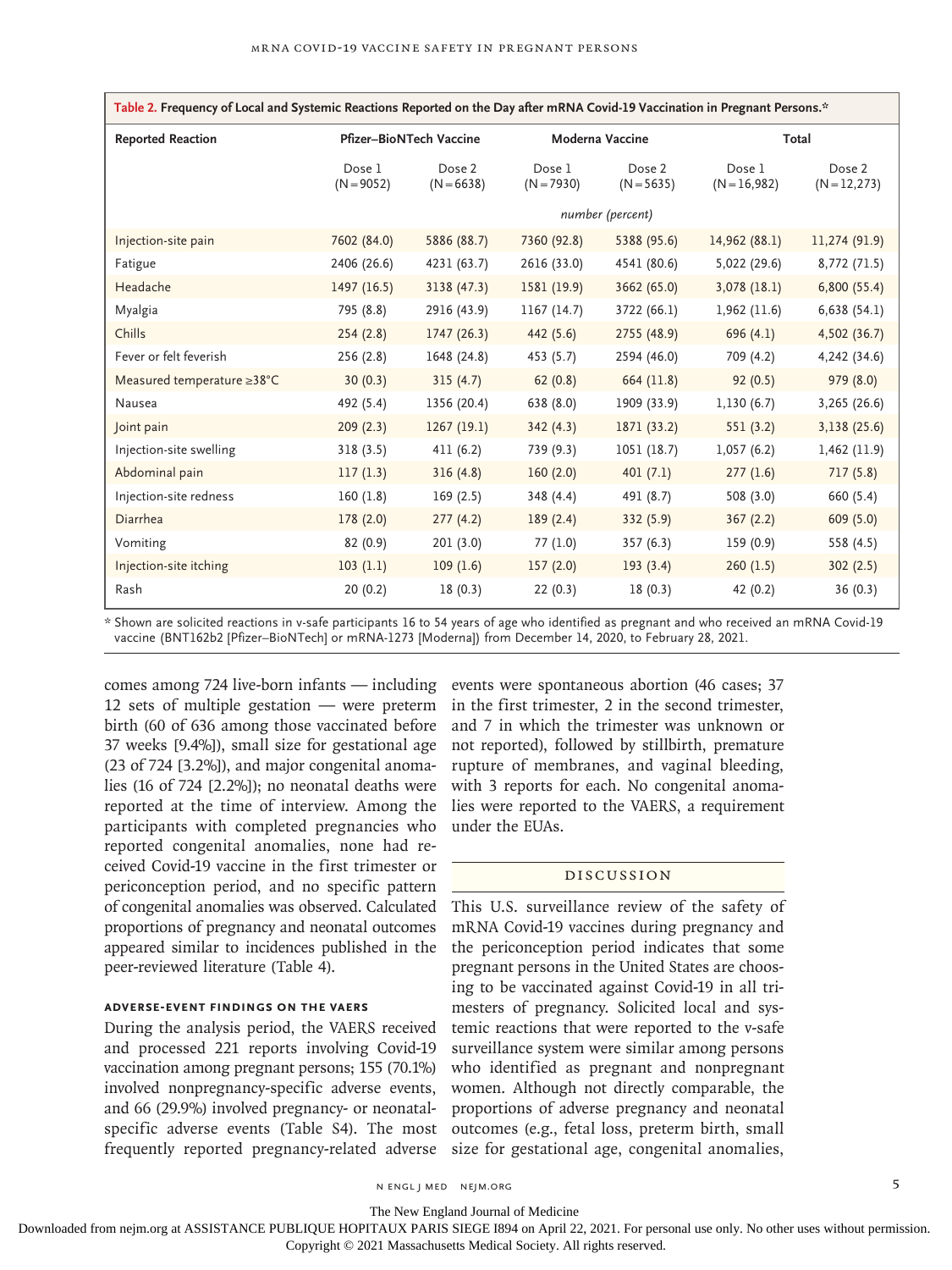

and neonatal death) among participants with completed pregnancies from the v-safe pregnancy registry appear to be similar to the published incidences in pregnant populations studied before the Covid-19 pandemic.15-26 Many participants in the v-safe pregnancy registry were included in the phase 1a (highest) priority group for Covid-19 vaccination owing to their work as health care personnel.<sup>27</sup> V-safe participation is voluntary, and registration information is not uniformly available at all vaccination locations, although information about the surveillance system is included on the EUA fact sheets for health care providers and patients. Thus, comparisons of the proportions of vaccinated women with these outcomes to previously published estimates are limited by likely differences between these populations in age, ethnic group, and other social, demographic, and clinical characteristics that are known to be associated with pregnancy and neonatal outcomes. However, such comparisons are helpful to provide a crude sense of whether there are any unexpected safety signals in these early data. At the time of this analysis, just 14.7% of persons who identified as pregnant

in the v-safe surveillance system had been contacted to offer enrollment in the pregnancy registry.

Other limitations should also be noted. As with all participant-reported surveillance systems, mistakes in completion of v-safe health surveys can result in misclassification of participants as pregnant; as a result, data for local and systemic reactions that participants reported to the v-safe platform may include some reports from nonpregnant persons. Participants are not required to complete surveys at the same time every day, and our ability to assess onset or duration of adverse events, such as fever, is limited. The registry data are preliminary, are from a small sample, and describe mostly neonatal outcomes from third-trimester vaccination; the findings may change as additional pregnancy outcomes are reported and the sample size increases, which may facilitate detection of rare outcomes. We were unable to evaluate adverse outcomes that might occur in association with exposures earlier in pregnancy, such as congenital anomalies, because no pregnant persons who were vaccinated early in pregnancy have had live births

6 **n** engl j med nejm.org neighbors in the neutral media  $\frac{1}{2}$  media  $\frac{1}{2}$  media  $\frac{1}{2}$  media  $\frac{1}{2}$  media  $\frac{1}{2}$  media  $\frac{1}{2}$  media  $\frac{1}{2}$  media  $\frac{1}{2}$  media  $\frac{1}{2}$  media  $\frac{1}{2}$  media  $\frac{1$ 

The New England Journal of Medicine

Downloaded from nejm.org at ASSISTANCE PUBLIQUE HOPITAUX PARIS SIEGE I894 on April 22, 2021. For personal use only. No other uses without permission.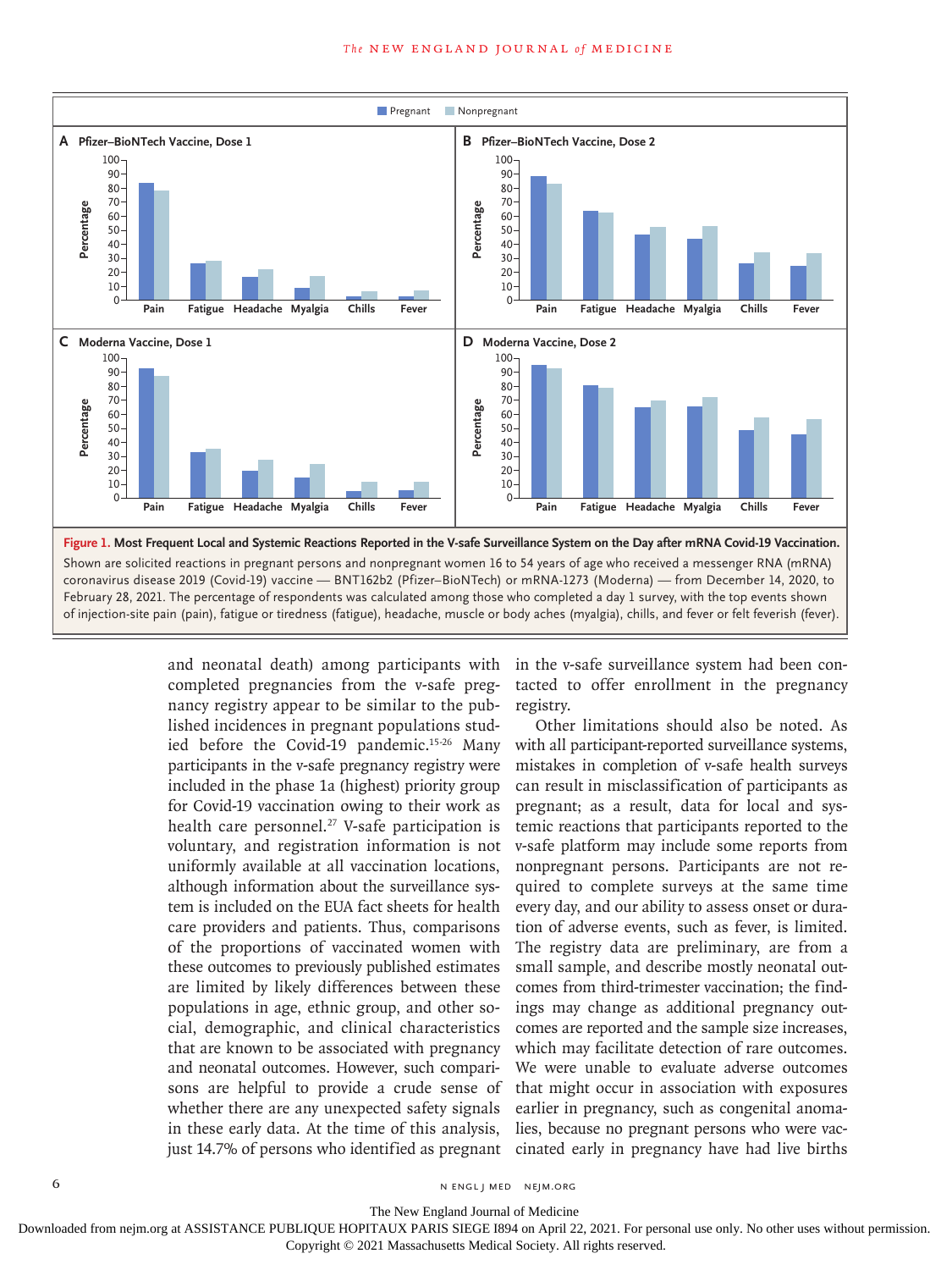| Table 3. Characteristics of V-safe Pregnancy Registry Participants.* |                            |                    |             |  |  |
|----------------------------------------------------------------------|----------------------------|--------------------|-------------|--|--|
| Characteristic                                                       | Pfizer-BioNTech<br>Vaccine | Moderna<br>Vaccine | Total       |  |  |
|                                                                      | number (percent)           |                    |             |  |  |
| Total                                                                | 2136 (54.0)                | 1822 (46.0)        | 3958 (100)  |  |  |
| Age at first vaccine doset                                           |                            |                    |             |  |  |
| $20 - 24$ yr                                                         | 17(0.8)                    | 19(1.0)            | 36(0.9)     |  |  |
| $25 - 34$ yr                                                         | 1335 (62.5)                | 1238 (67.9)        | 2573 (65.0) |  |  |
| 35-44 yr                                                             | 777 (36.4)                 | 560 (30.7)         | 1337 (33.8) |  |  |
| $45 - 54$ yr                                                         | 7(0.3)                     | 5(0.3)             | 12(0.3)     |  |  |
| Race and ethnic group;                                               |                            |                    |             |  |  |
| Non-Hispanic White                                                   | 1663 (77.9)                | 1463 (80.3)        | 3126 (79.0) |  |  |
| Hispanic                                                             | 164(7.7)                   | 151(8.3)           | 315(8.0)    |  |  |
| Non-Hispanic Asian                                                   | 225 (10.5)                 | 138(7.6)           | 363(9.2)    |  |  |
| Non-Hispanic Black                                                   | 24(1.1)                    | 26(1.4)            | 50 $(1.3)$  |  |  |
| Non-Hispanic multiple races                                          | 42 (2.0)                   | 30(1.6)            | 72(1.8)     |  |  |
| Non-Hispanic American Indian or Alaskan Native                       | 5(0.2)                     | 1(0.1)             | 6(0.2)      |  |  |
| Non-Hispanic Native Hawaiian or other Pacific Islander               | 6(0.3)                     | 3(0.2)             | 9(0.2)      |  |  |
| Missing data or participant declined to answer                       | 7(0.3)                     | 10(0.5)            | 17(0.4)     |  |  |
| Timing of first eligible dose                                        |                            |                    |             |  |  |
| Periconception: within 30 days before last menstrual period          | 55(2.6)                    | 37(2.0)            | 92(2.3)     |  |  |
| First trimester: <14 wk                                              | 615(28.8)                  | 517(28.4)          | 1132 (28.6) |  |  |
| Second trimester: ≥14 and <28 wk                                     | 932 (43.6)                 | 782 (42.9)         | 1714 (43.3) |  |  |
| Third trimester: $\geq$ 28 wk                                        | 533 (25.0)                 | 486 (26.7)         | 1019(25.7)  |  |  |
| Missing data                                                         | $1 (-0.1)$                 | $\mathbf 0$        | $1 (-0.1)$  |  |  |
| Covid-19 infection during pregnancy                                  |                            |                    |             |  |  |
| No Covid-19 infection                                                | 2084 (97.6)                | 1779 (97.6)        | 3863 (97.6) |  |  |
| Before vaccination                                                   | 32(1.5)                    | 24(1.3)            | 56 $(1.4)$  |  |  |
| ≤14 days after first eligible dose of vaccination                    | 3(0.1)                     | 7(0.4)             | 10(0.3)     |  |  |
| >14 days after first eligible dose of vaccination                    | 9(0.4)                     | 3(0.2)             | 12(0.3)     |  |  |
| Missing data                                                         | 8(0.4)                     | 9(0.5)             | 17(0.4)     |  |  |

\* Shown are registry participants who received an mRNA Covid-19 vaccine (BNT162b2 [Pfizer–BioNTech] or mRNA-1273 [Moderna]) from December 14, 2020, to February 28, 2021. Percentages may not total 100 because of rounding.

† The v-safe pregnancy registry is only enrolling pregnant persons 18 years of age or older; at the time of this analysis, no participants were younger than 20 years of age.

‡ Race and ethnic group were reported by the participants.

captured in the v-safe pregnancy registry to date; follow-up is ongoing. In addition, the proportion of pregnant persons who reported spontaneous abortion may not reflect true postvaccination proportions because participants might have been vaccinated after the period of greatest risk in the first trimester, and very early pregnancy losses might not be recognized. Whereas some pregnancies with vaccination in the first and early second trimester have been completed, the majority are ongoing, and a direct comparison

of outcomes on the basis of timing of vaccination is needed to define the proportion of spontaneous abortions in this cohort. Because of sample-size constraints, both pregnancy and neonatal outcomes were calculated as a proportion instead of a rate.

Our preliminary analysis uses participantreported data and has limited information on other potential risk factors for adverse pregnancy and neonatal outcomes. The VAERS is subject to the limitations of passive surveillance.<sup>12</sup> Despite

n engl j med nejm.org 7

The New England Journal of Medicine

Downloaded from nejm.org at ASSISTANCE PUBLIQUE HOPITAUX PARIS SIEGE I894 on April 22, 2021. For personal use only. No other uses without permission.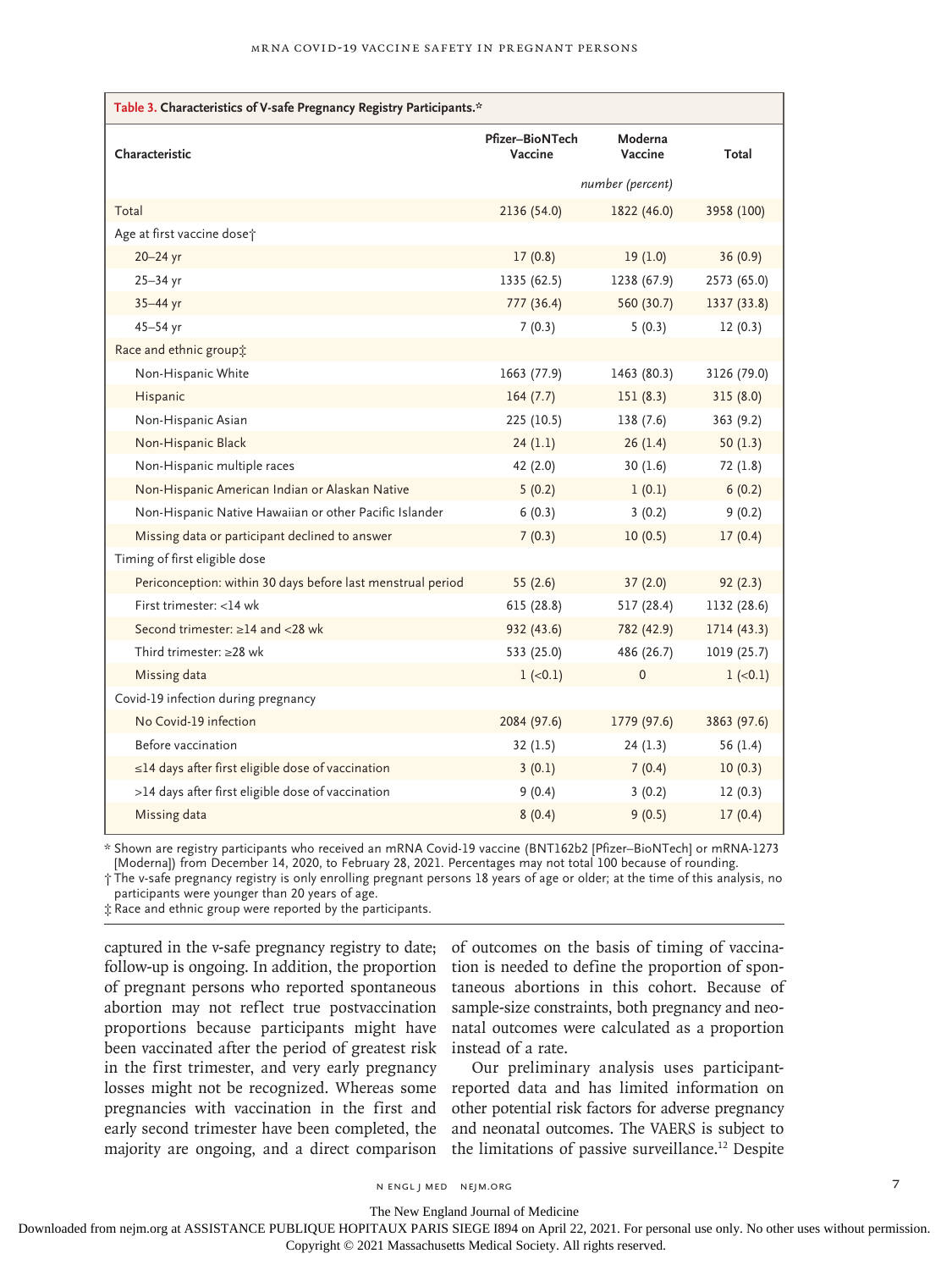| Table 4. Pregnancy Loss and Neonatal Outcomes in Published Studies and V-safe Pregnancy Registry Participants. |                      |                            |  |
|----------------------------------------------------------------------------------------------------------------|----------------------|----------------------------|--|
| Participant-Reported Outcome                                                                                   | Published Incidence* | V-safe Pregnancy Registry; |  |
|                                                                                                                | %                    | no./total no. $(%)$        |  |
| Pregnancy loss among participants with a completed pregnancy                                                   |                      |                            |  |
| Spontaneous abortion: < 20 wk <sup>15-17</sup>                                                                 | $10 - 26$            | $104/827(12.6)$ :          |  |
| Stillbirth: $\geq 20$ wk <sup>18-20</sup>                                                                      | <1                   | 1/725(0.1)                 |  |
| Neonatal outcome among live-born infants                                                                       |                      |                            |  |
| Preterm birth: $<$ 37 wk <sup>21,22</sup>                                                                      | $8 - 15$             | 60/636 $(9.4)$             |  |
| Small size for gestational age <sup>23,24</sup>                                                                | 3.5                  | 23/724 (3.2)               |  |
| Congenital anomalies <sup>25**</sup>                                                                           | 3                    | 16/724(2.2)                |  |
| Neonatal death <sup>26</sup> <sup>+</sup> +                                                                    | $<$ l                | 0/724                      |  |

\* The populations from which these rates are derived are not matched to the current study population for age, race and ethnic group, or other demographic and clinical factors.

† Data on pregnancy loss are based on 827 participants in the v-safe pregnancy registry who received an mRNA Covid-19 vaccine (BNT162b2 [Pfizer–BioNTech] or mRNA-1273 [Moderna]) from December 14, 2020, to February 28, 2021, and who reported a completed pregnancy. A total of 700 participants (84.6%) received their first eligible dose in the third trimester. Data on neonatal outcomes are based on 724 live-born infants, including 12 sets of multiples.

A total of 96 of 104 spontaneous abortions (92.3%) occurred before 13 weeks of gestation.

The denominator includes live-born infants and stillbirths.

¶ The denominator includes only participants vaccinated before 37 weeks of gestation.

Small size for gestational age indicates a birthweight below the 10th percentile for gestational age and infant sex according to INTERGROWTH-21<sup>st</sup> growth standards (http://intergrowth21.ndog.ox.ac.uk). These standards draw from an international sample including both low-income and high-income countries but exclude children with coexisting conditions and malnutrition. They can be used as a standard for healthy children growing under optimal conditions.

\*\* Values include only major congenital anomalies in accordance with the Metropolitan Atlanta Congenital Defects Program 6-Digit Code Defect List (www.cdc.gov/ncbddd/birthdefects/macdp.html); all pregnancies with major congenital anomalies were exposed to Covid-19 vaccines only in the third trimester of pregnancy (i.e., well after the period of organogenesis).

†† Neonatal death indicates death within the first 28 days after delivery.

EUA mandatory reporting requirements and CDC guidance on VAERS reporting, there is probably substantial underreporting of pregnancy- and neonatal-specific adverse events. We also do not know the total number of Covid-19 vaccine doses administered to pregnant persons, which further limits our ability to estimate rates of reported adverse events from VAERS data. Among pregnancy-specific conditions reported to the VAERS after Covid-19 vaccination, miscarriage was the most common. This is similar to what was observed during the influenza A (H1N1) pandemic in 2009 after the introduction of the 2009 H1N1 inactivated influenza vaccine, where miscarriage was the most common adverse event reported by pregnant persons who received that vaccine.<sup>28</sup>

In addition to vaccination protecting women against Covid-19 and its complications during pregnancy, emerging evidence has shown transplacental transfer of severe acute respiratory syndrome coronavirus 2 (SARS-CoV-2) antibodies after maternal Covid-19 vaccination during

the third trimester, which suggests that maternal vaccination might provide some level of protection to the neonate.29-32 However, we do not have data on antibody transfer and level of protection relative to the timing of vaccination. The CDC and the FDA are continuing to monitor and disseminate information about the safety of mRNA and additional types of Covid-19 vaccines in pregnant persons.

Early data from the v-safe surveillance system, the v-safe pregnancy registry, and the VAERS do not indicate any obvious safety signals with respect to pregnancy or neonatal outcomes associated with Covid-19 vaccination in the third trimester of pregnancy. Continued monitoring is needed to further assess maternal, pregnancy, neonatal, and childhood outcomes associated with maternal Covid-19 vaccination, including in earlier stages of pregnancy and during the preconception period. Meanwhile, the present data can help inform decision making about vaccination by pregnant persons and their health care providers.

8 N ENGL J MED NEJM.ORG

The New England Journal of Medicine

Downloaded from nejm.org at ASSISTANCE PUBLIQUE HOPITAUX PARIS SIEGE I894 on April 22, 2021. For personal use only. No other uses without permission.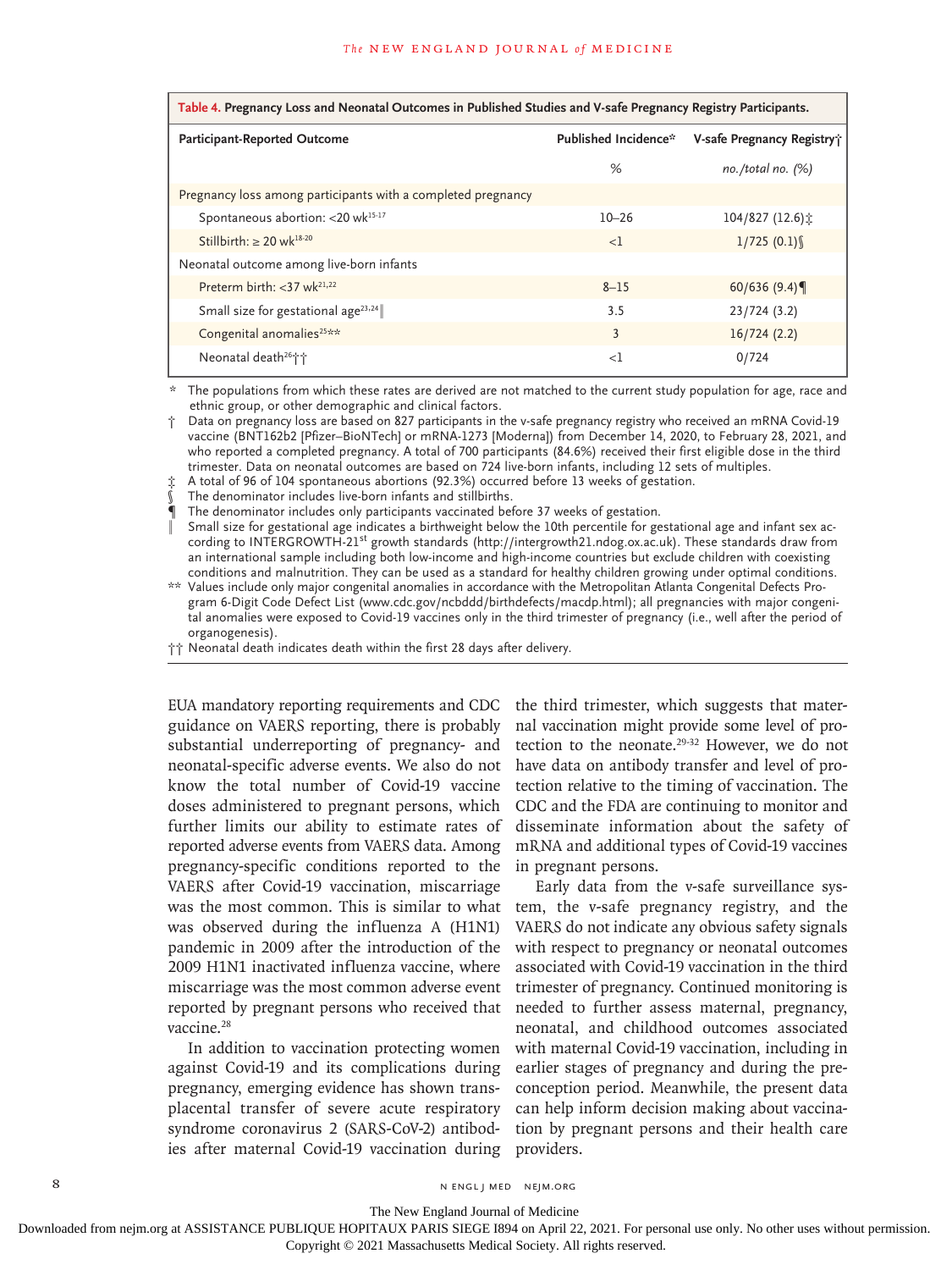The findings and conclusions in this article are those of the authors and do not necessarily represent the official position of the Centers for Disease Control and Prevention (CDC) or the Food and Drug Administration (FDA). Mention of a product or company name is for identification purposes only and does not constitute endorsement by the CDC or the FDA. All authors are U.S. government employees or U.S. government contractors and do not have any material conflicts of interest. Oracle provided in-kind technical support to build and maintain the v-safe after vaccination health checker infrastructure for data capture and messaging to participants.

Disclosure forms provided by the authors are available with the full text of this article at NEJM.org.

A data sharing statement provided by the authors is available with the full text of this article at NEJM.org.

We thank the v-safe participants, the members of the Oracle v-safe development team for their contributions, and the members of the CDC COVID-19 Response Team for their support.

#### **Appendix**

The authors' affiliations are as follows: the Immunization Safety Office, Division of Healthcare Quality Promotion (T.T.S., T.R.M., P.L. Moro, L.P., P.L. Marquez, C.K.O., C.L., B.C.Z., J.M.G.), and the Arboviral Diseases Branch, Division of Vector-Borne Diseases (S.W.M.), National Center for Emerging and Zoonotic Infectious Diseases, the Division of Birth Defects and Infant Disorders, National Center on Birth Defects and Developmental Disabilities (S.Y.K., V.K.B., C.J.G., D.M.M.-D.), the Division of Reproductive Health, National Center for Chronic Disease Prevention and Health Promotion (T.O., K.T.C., S.R.E., A.N.S.), the World Trade Center Health Program, National Institute for Occupational Safety and Health (R.L.), and the Epidemic Intelligence Service (K.T.C.) — all at the Centers for Disease Control and Prevention, Atlanta; and the Division of Epidemiology, Office of Biostatistics and Epidemiology, Center for Biologics Evaluation and Research, Food and Drug Administration, Silver Spring, MD (M.A., A.M.-J.).

#### **References**

**1.** Food and Drug Administration. Fact sheet for healthcare providers administering vaccine (vaccination providers): emergency use authorization (EUA) of the Pfizer-BioNTech COVID-19 vaccine to prevent coronavirus disease 2019 (COVID-19). 2021 (https://www.fda.gov/media/144413/ download).

**2.** Food and Drug Administration. Fact sheet for healthcare providers administering vaccine (vaccination providers): emergency use authorization (EUA) of the Moderna COVID-19 vaccine to prevent coronavirus disease 2019 (COVID-19). 2021 (https://www.fda.gov/media/144637/ download).

**3.** Oliver SE, Gargano JW, Marin M, et al. The Advisory Committee on Immunization Practices' interim recommendation for use of Pfizer-BioNTech COVID-19 vaccine — United States, December 2020. MMWR Morb Mortal Wkly Rep 2020;69: 1922-4.

**4.** Oliver SE, Gargano JW, Marin M, et al. The Advisory Committee on Immunization Practices' interim recommendation for use of Moderna COVID-19 vaccine -United States, December 2020. MMWR Morb Mortal Wkly Rep 2021;69:1653-6.

**5.** Zambrano LD, Ellington S, Strid P, et al. Update: characteristics of symptomatic women of reproductive age with laboratoryconfirmed SARS-CoV-2 infection by pregnancy status — United States, January 22– October 3, 2020. MMWR Morb Mortal Wkly Rep 2020;69:1641-7.

**6.** Allotey J, Stallings E, Bonet M, et al. Clinical manifestations, risk factors, and maternal and perinatal outcomes of coronavirus disease 2019 in pregnancy: living systematic review and meta-analysis. BMJ 2020;370:m3320.

**7.** Centers for Disease Control and Prevention. COVID-19 vaccines: interim clinical considerations for use of COVID-19 vaccines currently authorized in the United States. 2021 (https://www.cdc.gov/vaccines/ covid-19/info-by-product/clinical -considerations.html).

**8.** American College of Obstetricians and Gynecologists. Vaccinating pregnant and lactating patients against COVID-19: practice advisory. December 2020 (https:// www.acog.org/clinical/clinical-guidance/ practice-advisory/articles/2020/12/ vaccinating-pregnant-and-lactating-patients

-against-covid-19).

**9.** American Academy of Pediatrics. Interim guidance for COVID-19 vaccination in children and adolescents. 2021 (https:// services.aap.org/en/pages/2019-novel

-coronavirus-covid-19-infections/clinical -guidance/interim-guidance-for-covid-19 -vaccination-in-children-and-adolescents/). **10.** Centers for Disease Control and Prevention. V-safe active surveillance for COVID-19 vaccine safety. January 2021 (https://www.cdc.gov/vaccinesafety/pdf/V -safe-Protocol-508.pdf).

**11.** Centers for Disease Control and Prevention. V-safe pregnancy surveillance (amendment). (https://www.cdc.gov/ vaccinesafety/pdf/vsafe-pregnancy -surveillance-protocol-508.pdf).

**12.** Shimabukuro TT, Nguyen M, Martin D, DeStefano F. Safety monitoring in the Vaccine Adverse Event Reporting System (VAERS). Vaccine 2015;33:4398-405.

**13.** Medical Dictionary for Regulatory Activities (MedDRA) home page. (https:// www.meddra.org/).

**14.** Centers for Disease Control and Prevention. Vaccine Adverse Event Reporting System (VAERS): standard operating procedures for COVID-19. January 2021 (https://www.cdc.gov/vaccinesafety/pdf/ VAERS-v2-SOP.pdf).

**15.** Dugas C, Slane VH. Miscarriage. In: StatPearls. Treasure Island, FL: StatPearls Publishing, 2021 (https://www.ncbi.nlm .nih.gov/books/NBK532992/).

**16.** American College of Obstetricians and

Gynecologists' Committee on Practice Bulletins — Gynecology. ACOG practice bulletin no. 200: early pregnancy loss. Obstet Gynecol 2018;132(5):e197-e207.

**17.** Practice Committee of the American Society for Reproductive Medicine. Evaluation and treatment of recurrent pregnancy loss: a committee opinion. Fertil Steril 2012;98:1103-11.

**18.** Hoyert DL, Gregory ECW. Cause-ofdeath data from the fetal death file, 2015- 2017. Natl Vital Stat Rep 2020;69(4):1-20. **19.** MacDorman MF, Gregory ECW. Fetal and perinatal mortality: United States, 2013. Natl Vital Stat Rep 2015;64(8):1-24. **20.** Panagiotakopoulos L, McCarthy NL, Tepper NK, et al. Evaluating the association of stillbirths after maternal vaccination in the Vaccine Safety Datalink. Obstet Gynecol 2020;136:1086-94.

**21.** Ferré C, Callaghan W, Olson C, Sharma A, Barfield W. Effects of maternal age and age-specific preterm birth rates on overall preterm birth rates — United States, 2007 and 2014. MMWR Morb Mortal Wkly Rep 2016;65:1181-4.

**22.** Centers for Disease Control and Prevention. Percentage of births born preterm by state (https://www.cdc.gov/nchs/ pressroom/sosmap/preterm\_births/preterm .htm).

**23.** Boghossian NS, Geraci M, Edwards EM, Horbar JD. Morbidity and mortality in small for gestational age infants at 22 to 29 weeks' gestation. Pediatrics 2018; 141(2):e20172533.

**24.** Francis A, Hugh O, Gardosi J. Customized vs INTERGROWTH-21st standards for the assessment of birthweight and stillbirth risk at term. Am J Obstet Gynecol 2018;218:Suppl:S692-S699.

**25.** Update on overall prevalence of major birth defects — Atlanta, Georgia, 1978– 2005. MMWR Morb Mortal Wkly Rep 2008;57:1-5.

**26.** Centers for Disease Control and Pre-

n engl j med nejm.org 9

The New England Journal of Medicine

Downloaded from nejm.org at ASSISTANCE PUBLIQUE HOPITAUX PARIS SIEGE I894 on April 22, 2021. For personal use only. No other uses without permission. Copyright © 2021 Massachusetts Medical Society. All rights reserved.